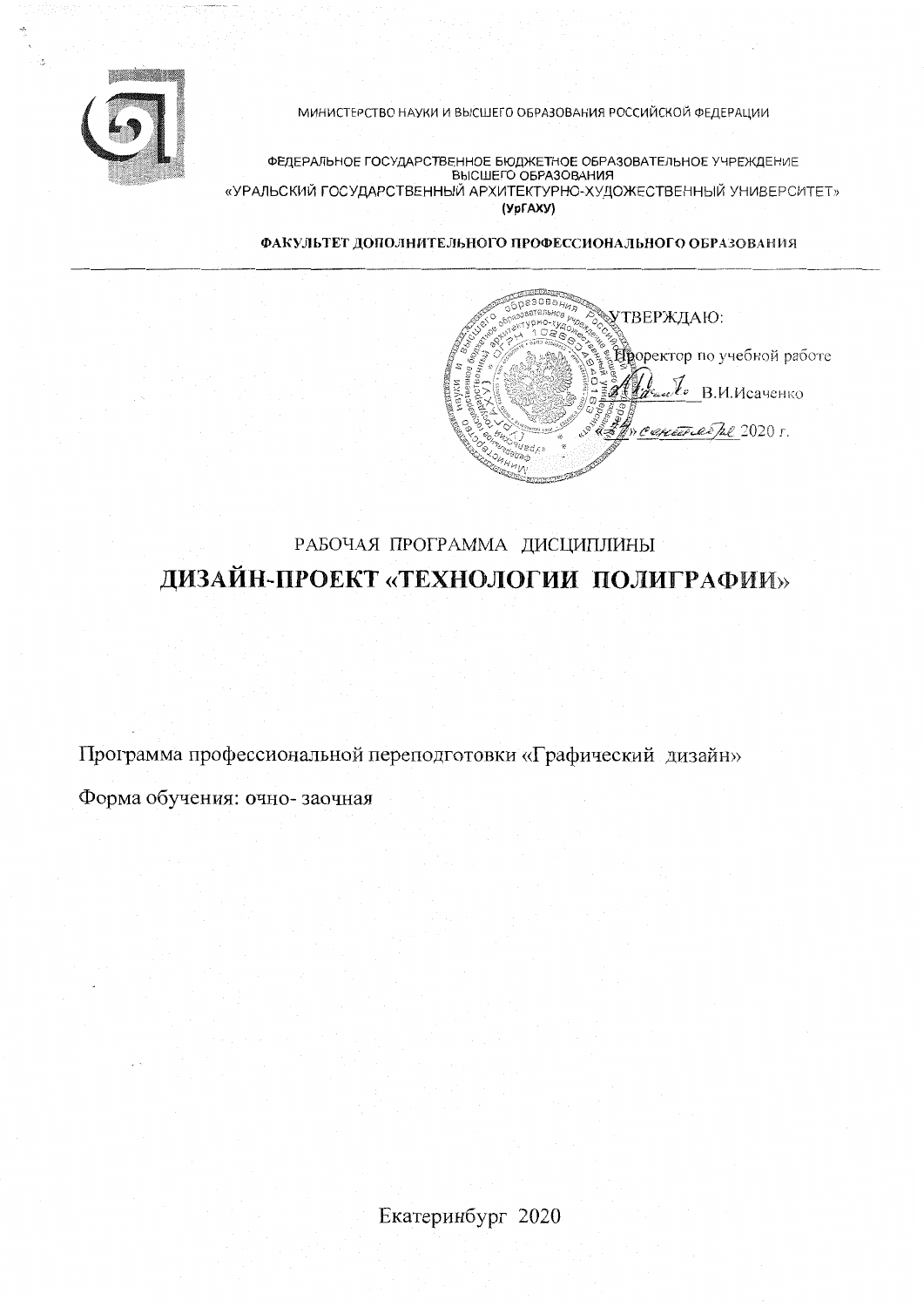#### 1. ОБЩАЯ ХАРАКТЕРИСТИКА ПРОГРАММЫ

#### Место лисциплины в структуре образовательной программы, связи с другими дисци- $1.1$ плинами.

Дисциплина Дизайн-проект «Технологии полиграфии» входит в проектный модуль программы профессиональной переподготовки «Графический дизайн»

Курс опирается на знания, приобретенные на дисциплине «Основы композиции», «Дизайн визуальных коммуникаций», «Теория цвета», «Основы шрифтографики».

Достигнутый в ходе изучения рассматриваемой дисциплины уровень профессиональной подготовки является необходимым для дальнейшего освоения дисциплины: «Дизайн в рекламе», «Современная продающая упаковка».

процессе изучения дисциплины происходит формирование обучающихся  $\mathbf{B}$  $\mathbf{y}$ профессиональных компетенций для выполнения нового вида профессиональной деятельности при закреплении практических навыков, умения и владения основами предпечатной подготовки, в соответствии с профстандартом «Графический дизайн».

#### $1.2$ Аннотация содержания дисциплины:

Освоение дисциплины направлено на формирование профессиональных компетенций и способствует формированию у обучающихся знаний принципов работы современного полиграфического оборудования, приобретении навыков предпечатной подготовки растровых и векторных изображений, создания на основе полиграфического проекта монтажного листа, подготовки полиграфического проекта для передачи в типографию или препресс-бюро.

Знания и навыки в области подготовки дизайн- проектов для полиграфического исполнения необходимы дизайнеру-графику в его повседневной работе, так как любая графическая работа так или иначе ориентирована на дальнейшую публикацию.

Теоретическое и практическое освоение материала, связанного с созданием и воплощением для полиграфического воспроизводства. дизайн- проектов, предназначенных Владение профессиональной терминологией современной полиграфии.

#### 1.3 Краткий план построения процесса изучения дисциплины:

Процесс изучения дисциплины включает лекции и занятия, в рамках которой обучающийся выполняют практические упражнения. При изучении дисциплины применяются формы интерактивного обучения, технологии взаимооценки.

Форма заключительного контроля при промежуточной аттестации - зачет оценкой

Оценка по дисциплине носит интегрированный характер, учитывающий результаты оценивания участия обучающихся в аудиторных занятиях, качества и своевременности выполнения практических (графических) упражнений.

#### 1.4. Планируемые результаты обучения по дисциплине

Изучение дисциплины является этапом формирования у обучающегося следующих компетенций: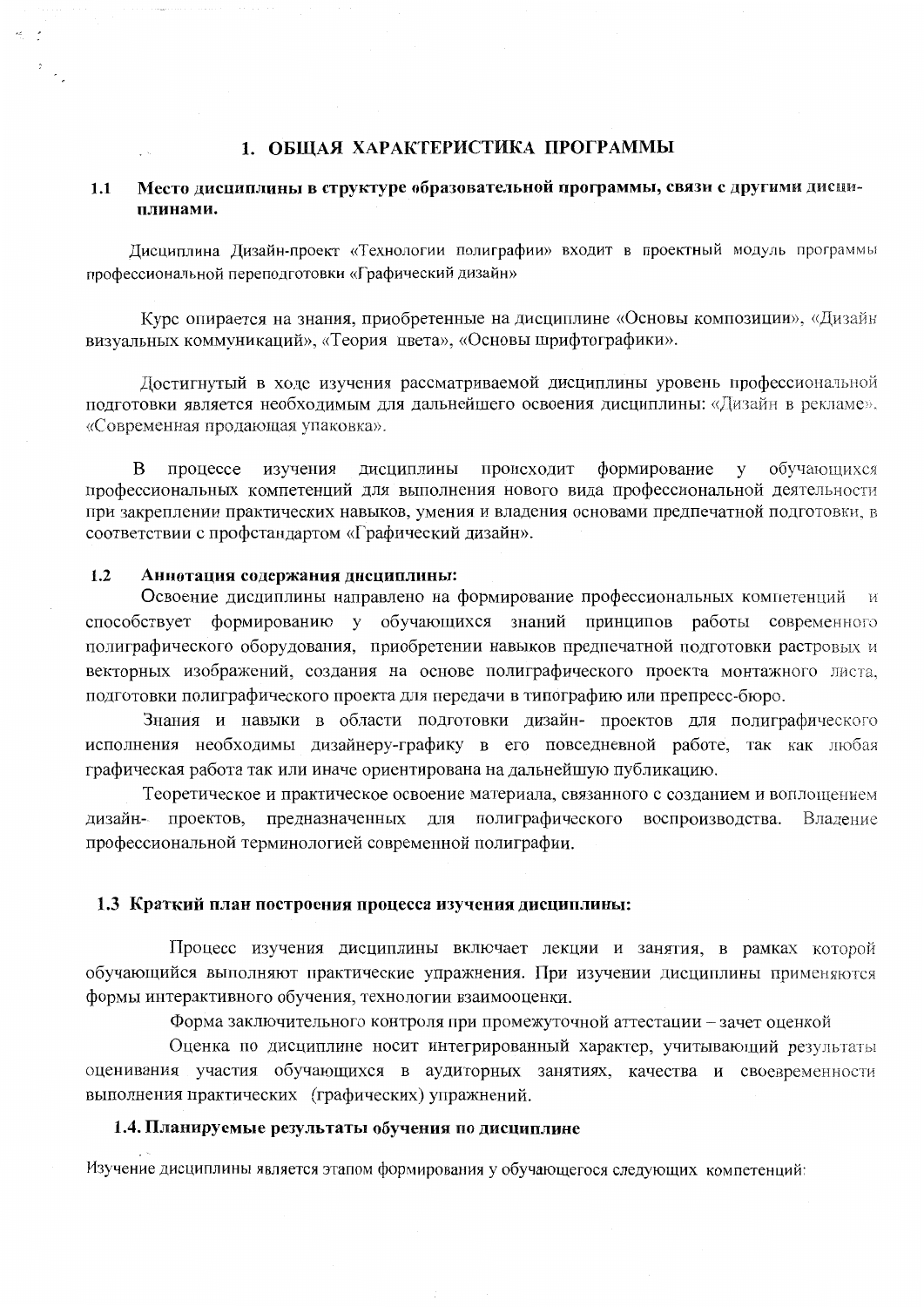Способность анализировать и определять требования к дизайн - проекту и синтезировать набор возможных решений задач и подходов к выполнению дизайн - проекта (ПК-4)

Способность использовать информационные ресурсы: современные информационные технологии и графические редакторы для реализации и создания документации по дизайн-проектам (ПК-10)

Результаты освоения дисциплины направлены на формирование профессиональных компетенций и получении возможности продемонстрировать следующие результаты:

- знать общие принципы допечатных процессов; современные компьютерные технологии. необходимые для подготовки дизайн-проекта к отправке в типографию

- уметь работать в команде, быть готовым к кооперации с коллегами, работающими на полиграфических предприятиях для выполнения предпечатных работ

- владеть комплексом информационно-технологических знаний, навыками работы с полиграфическими программными продуктами, информацией о требованиях типографий к предоставляемым файлам

#### 1.5. Объем лисниплины

Нормативная трудоемкость обучения по данной программе - 72 часов.

#### 2. Содержание дисциплины

#### Раздел 1. История развития и современное состояние полиграфии.

Тема 1. Вводная лекция, основные понятия. Проблемы предпечатной подготовки

Тема 2. История книгопечатания. Виды печати. Эпоха металлического набора. Современное состояние типографского дела.

Тема 3. Общая схема получения полиграфической продукции. Работа с заказчиком. Этапы прохождения заказа.

Тема 4. Понятие рабочего потока. Входные и выходные данные.

• Тема 5. Инструментальное обеспечение рабочего потока

#### Раздел 2. Работа над макетом и подготовка к печати

Тема 6. Форматы графических файлов. Полиграфические и неполиграфические форматы. Особенности использования различных форматов в полиграфии.

Тема 7. Офсетная печать - самый массовый вид коммерческой печати. Принцип плоской (офсетной) печати

Тема 8. Растрирование. Растровые процессоры (RIP) и интерпретаторы PostScript.

Тема 9. Виды разрешения: PPI, DPI, LPI, SPI.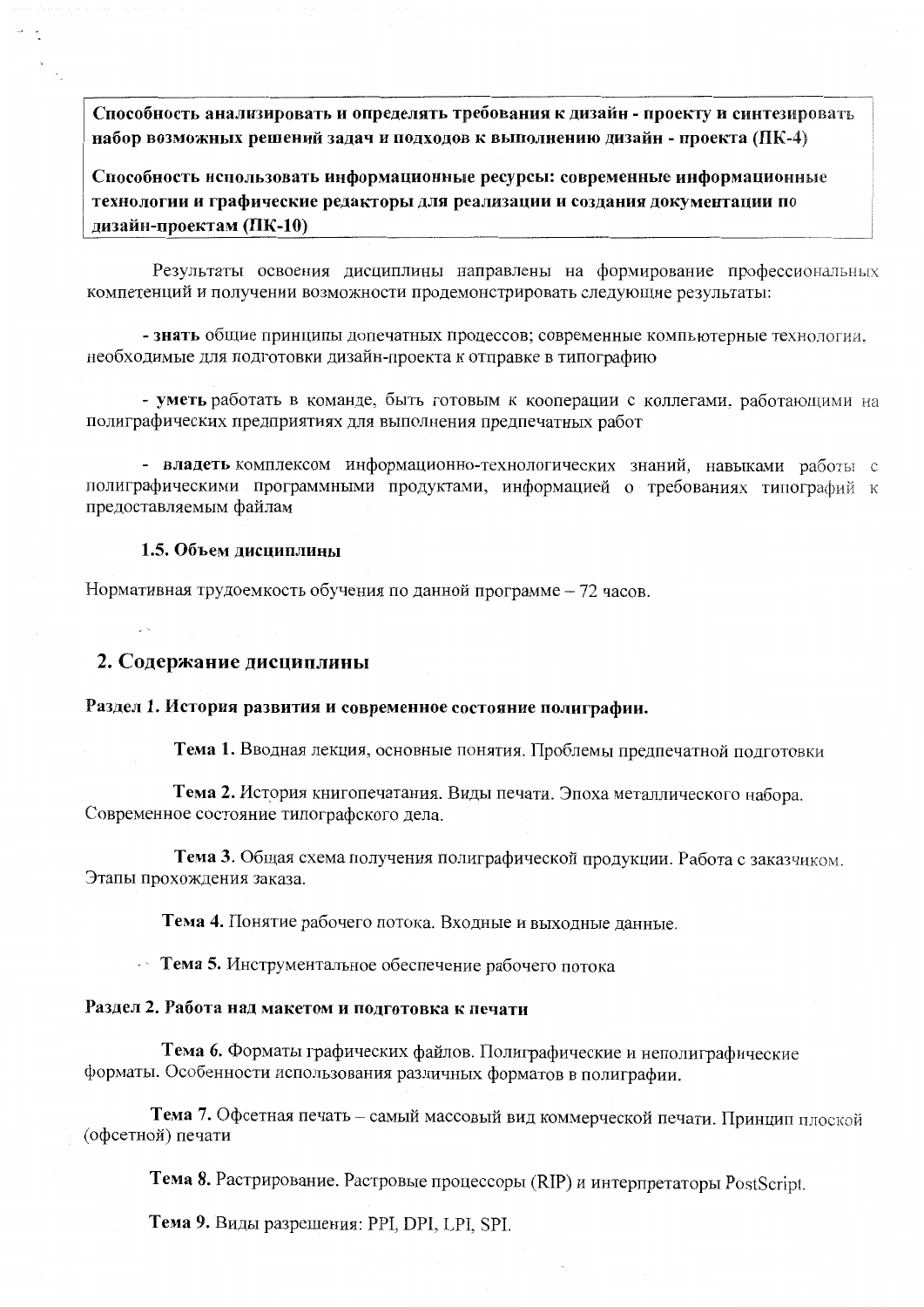Тема 10. Понятие линиатуры. Соотношение разрешения и линиатуры для разных видов полиграфических работ

#### Раздел 3. Подготовка файлов для печати и взаимодействие с типографией.

Тема 11. Пвет в полиграфии. Пветовые режимы. Разрядность цвета (пиксельная глубина). Определение цвета в публикации

Тема 12. Цветоделение. Параметры цветоделения. Настройка СМҮК setup. Учет параметров растискивания точки (dot gain) и предельное количество краски (Total Ink Limit).

Тема 13. Работа с иллюстрациями. Импорт иллюстраций в программу верстки. Связанные файлы. Технологии ОРІ и ОLE. Автоматическое обновление связей.

Тема 14. Шрифты и подготовка текстовых данных. Проблема экранного вывода шрифтов. Основные правила набора текстовых данных и верстки.

Тема 15. Подготовка монтажного листа. Учет вылетов для подрезки. Подготовка файлов для вырубки, лакировки, тиснения. Подготовка файлов для отправки в типографию. Предпечатная подготовка. Предпечатная проверка (префлайтинг). Послепечатные работы.

#### 3. Распределение часов дисциплины по темам и видам учебных занятий

#### 3.1 Распределение часов дисциплины по темам и видам учебных занятий

| Раздел дисциплины,                                                          | <b>BCETO</b> | Аудиторные<br>занятия (часы) |                     | Формы текущего<br>контроля успеваемости              |
|-----------------------------------------------------------------------------|--------------|------------------------------|---------------------|------------------------------------------------------|
| Тема                                                                        | часов        | Лекции                       | Практич.<br>занятия |                                                      |
| Раздел 1<br>История развития и современное состояние<br>полиграфии.         | 12           | 2                            | 10                  | Практическая работа<br>$\mathcal{N}$ o 1             |
| Раздел 2<br>Работа над макетом и подготовка к печати                        | 28           | 8                            | 20                  | Практическая работа<br>$\mathcal{N}$ <sup>2</sup>    |
| Раздел 3<br>Подготовка файлов для печати и<br>взаимодействие с типографией. | 32           | $\overline{2}$               | 30 <sup>°</sup>     | Практическая работа <br>$\mathcal{N}$ <sup>2</sup> 3 |
| ИТОГО                                                                       | 72           | 12                           | 60                  | Зачет с оценкой                                      |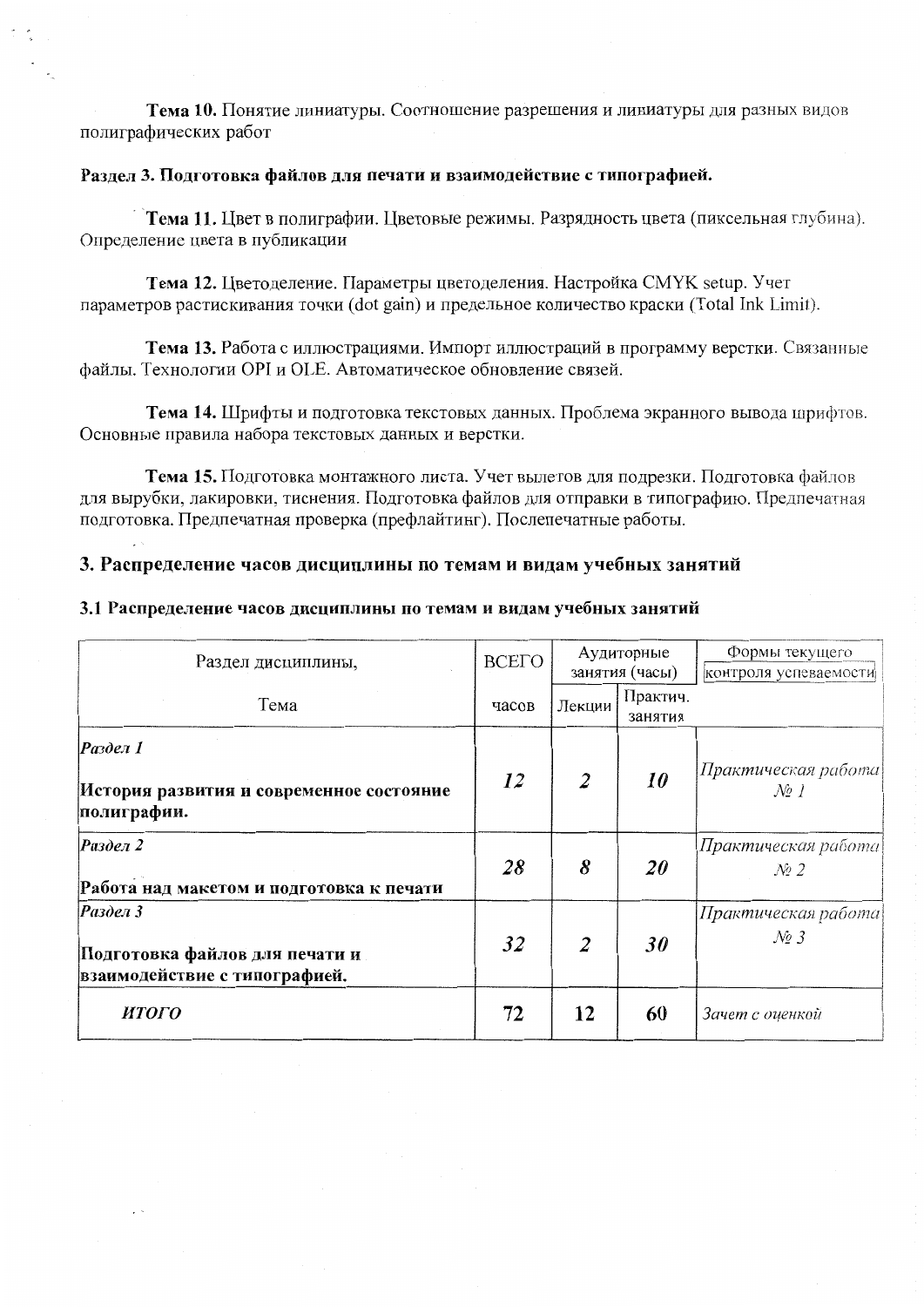## 3.2 ПРИМЕРНЫЕ ТЕМЫ ПРАКТИЧЕСКИХ ЗАНЯТИЙ

| N <sub>2</sub> | $N_2$<br>практической.                  | Контролируемые<br>разделы темы                                                  | Формируемые компетенции                                                                                                                                           | Количество    |
|----------------|-----------------------------------------|---------------------------------------------------------------------------------|-------------------------------------------------------------------------------------------------------------------------------------------------------------------|---------------|
| $\Pi/\Pi$      | Работы                                  | Дисциплины                                                                      | (или их части)                                                                                                                                                    | часов занятий |
| II             | Практическая<br>работа № 1              | Раздел 1. История<br>развития и<br>современное<br>состояние<br>полиграфии       | Изучение информации, необходимой<br>для работы над дизайн-<br>проектом<br>объекта<br>визуальной информации,<br>идентификации и коммуникации                       | 10            |
| 2              | Практическая<br>pa <sub>6</sub> oma № 2 | Раздел 2. Работа над<br>макетом и<br>подготовка к печати                        | Разработка дизайн-макета объекта<br>визуальной информации, идентификации и<br>коммуникации.<br>Согласование дизайн-макета с заказчиком<br>и руководством.         | 20            |
| 13             | Практическая<br>работа № 3              | Раздел 3. Подготовка<br>файлов для печати и<br>взаимодействие с<br>типографией. | Согласование дизайн-макета с заказчиком<br>и руководством.<br>Подготовка графических материалов для<br>передачи в производство и, идентификации<br>и коммуникации | 30            |
|                |                                         |                                                                                 | Итого                                                                                                                                                             | 60            |

#### 3.3. Мероприятия практической работы и текущего контроля

Реализация дисциплины «Технология полиграфии» предполагает программы использование следующих технологий: традиционные лекционные занятия под руководством преподавателя в аудитории, а также практические занятия с разбором конкретных ситуаций.

В учебном процессе используются следующие методы обучения: словесные (индуктивные и репродуктивные), наглядные (дедуктивные и наглядно-поисковые), методы стимулирования к процессу обучения (создание эмоционально-нравственных ситуаций), методы контроля и самоконтроля (обсуждения в группе).

#### 3.4 Контрольные вопросы для самопроверки

- •Виды печати.
- •Общая схема получения полиграфической продукции.
- •Понятие рабочего потока. Входные и выходные данные.
- Форматы графических файлов.
- •Принцип плоской (офсетной) печати.
- •Принцип растрирования.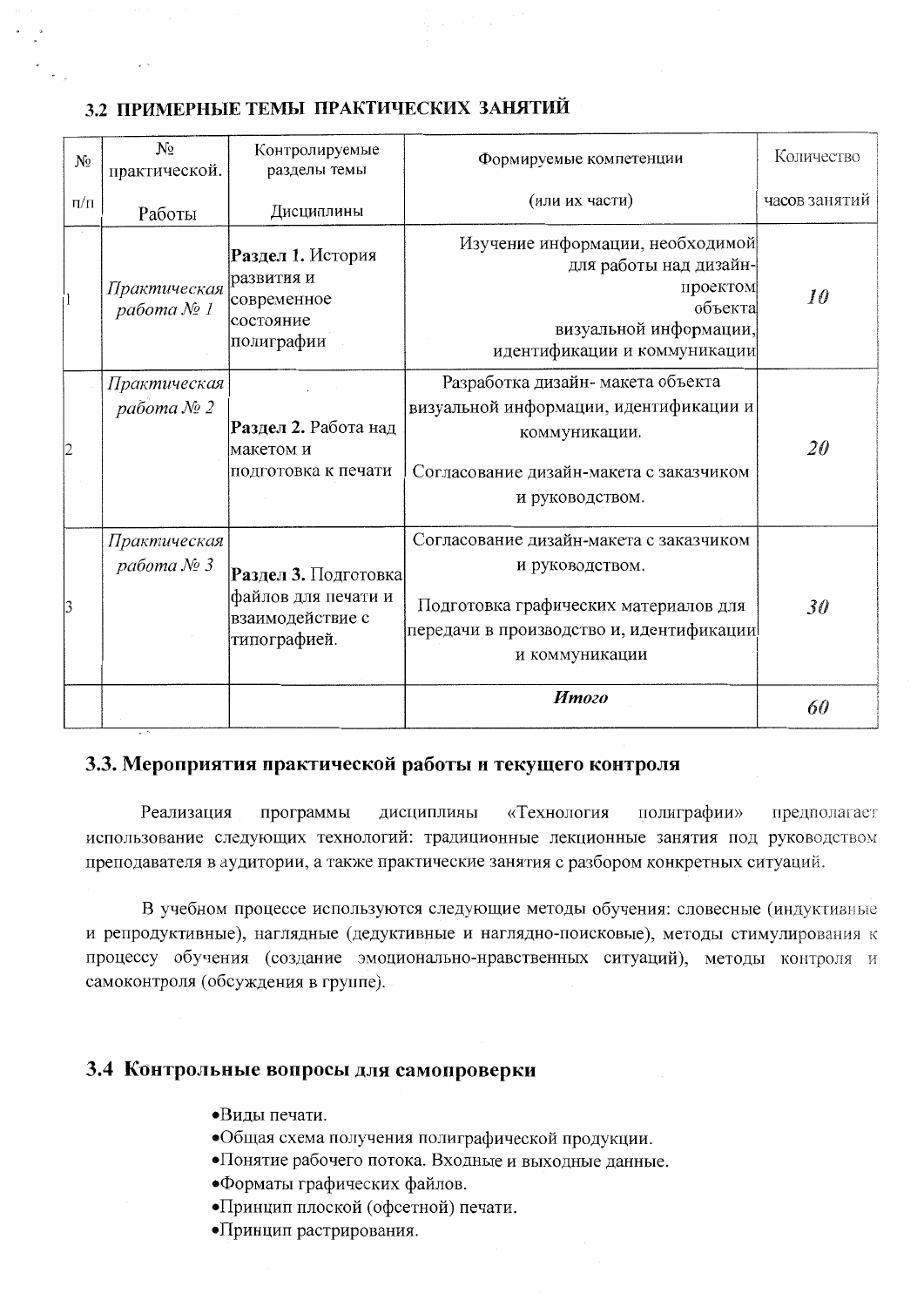- •Виды разрешения.
- •Понятие линиатуры. Соотношение разрешения и линиатуры.
- Цветовые режимы. Разрядность цвета (пиксельная глубина).
- Параметры цветоделения. Настройка СМҮК setup.
- Учет параметров растискивания точки (dot gain) и предельное количество краски (Total Ink Limit).
- •Импорт иллюстраций в программу верстки. Связанные файлы. Технологии ОРІи OLE.
- •Проблема экранного вывода шрифтов. Основные правила набора текстовых данных и верстки.
- •Подготовка файлов для отправки в типографию.

Зачет с оценкой выставляется при условии 90% посещаемости занятий, активной работы в аудитории и выполнения практических зданий (работ).

В случае пропуска занятия или отсутствия активной работы на занятии обучающийся отвечает на вопросы по пропущенным или не отработанным им темам.

Зачет с оценкой не выставляется обучаемому в случае, если при пропуске занятия или отсутствии работы на нем он не может ответить на вопросы пропущенной или не отработанной им теме, а также при невыполнении практических работ.

#### 4. Учебно-методическое и информационное обеспечение дисциплины

#### Основная литература

1. Клещев О. И. Технологии полиграфии: учебное пособие / О. И. Клещев; Урал. гос. архитектурнохудожеств. акад. - Екатеринбург : Архитектон, 2012. - 102 с. – Режим доступа в ЭБС "Унив. б-ка online": http://biblioclub.ru/index.php?page=book&id=455450

2. Клещев О. И. Основы производственного мастерства: художественно-техническое редактирование: учеб. пособие / О. И. Клещев; Урал. гос. архитектурно-художеств. акад. - Екатеринбург; Архитектон, 2015. - 108 с. - . - Режим доступа в ЭБС "Унив. б-ка online": http://biblioclub.ru/index.php?page=book&id=455449

3. Клещев О. И. Типографика: учеб. пособие / О. И. Клещев; Урал. гос. архитектурно-художеств. акад. -Екатеринбург : Архитектон, 2016. - 172 с. - в ЭБС "Унив. б-ка online": http://biblioclub.ru/index.php?page=book view red&book id=455452

4. Палиенко С. И. Типографика: учеб.-метод. комплекс/ С. И. Палиенко. - М.: Проспект, 2015. - 176 с.

#### Дополнительная литература

1. Publish : дизайн, верстка, печать. - М.: Открытые Системы, 2013. - Режим доступа: http://biblioclub.ru/index.php?page=book&id=210942&sr=1

2. Буковецкая О. А. Дизайн текста [Электронный ресурс]: шрифт, эффекты, цвет / О. А. Буковецкая.-М.: ДМК Пресс, 2006. - Режим доступа: http://www.studentlibrary.ru/book/ISBN5898180257.html

3. Кулак М. И., Ничипорович С. А., Трусевич Н. Э. Технология полиграфического производства. -Минск: Белорусская наука, 2011. – Режим доступа: http://biblioclub.ru/index.php?page=book&id=89360&sr=1

4. Буковецкая О. А. Дизайн текста [Электронный ресурс]: шрифт, эффекты, цвет / О. А. Буковецкая. М.: ДМК Пресс, 2006. - Режим доступа: http://www.studentlibrary.ru/book/ISBN5898180257.html